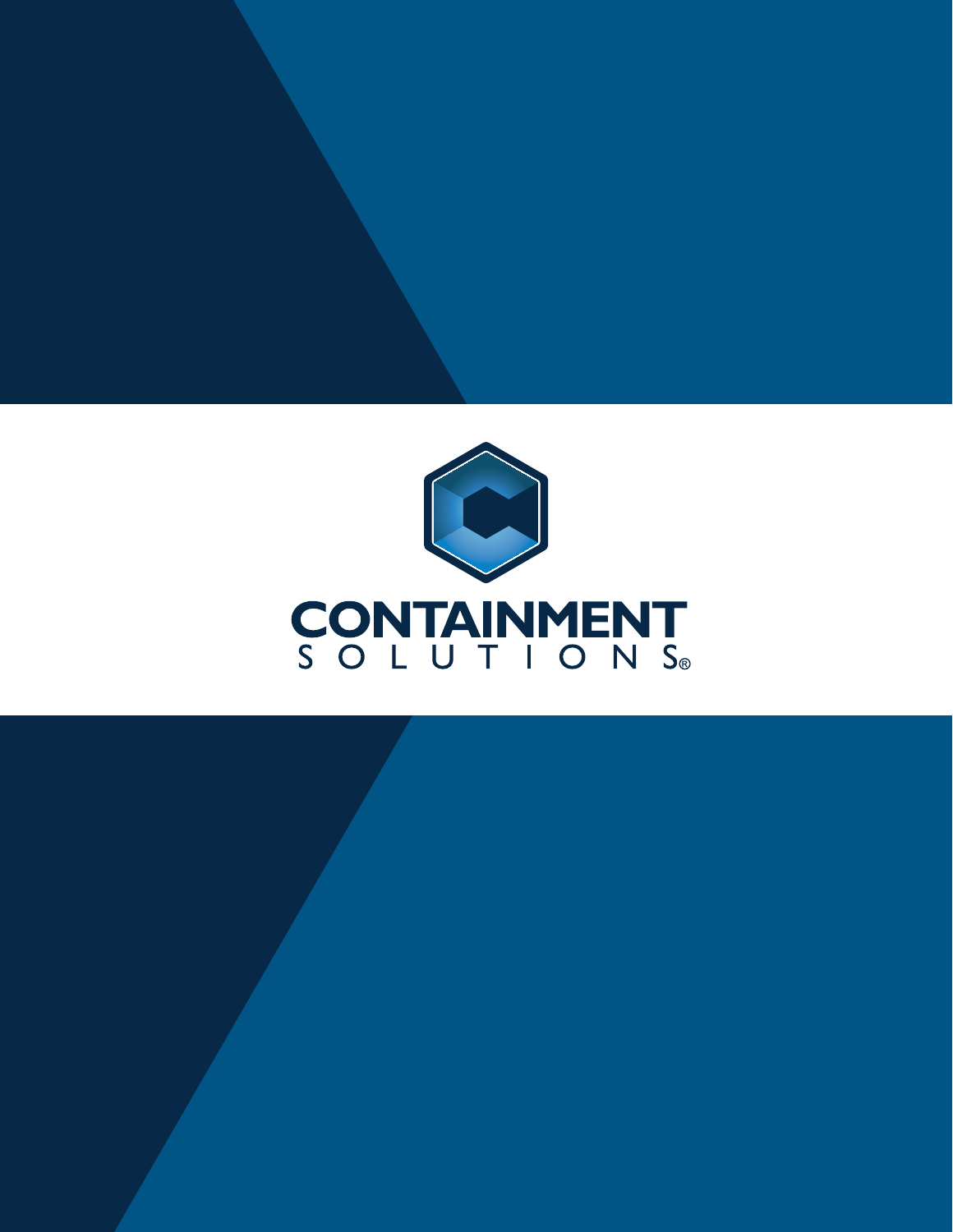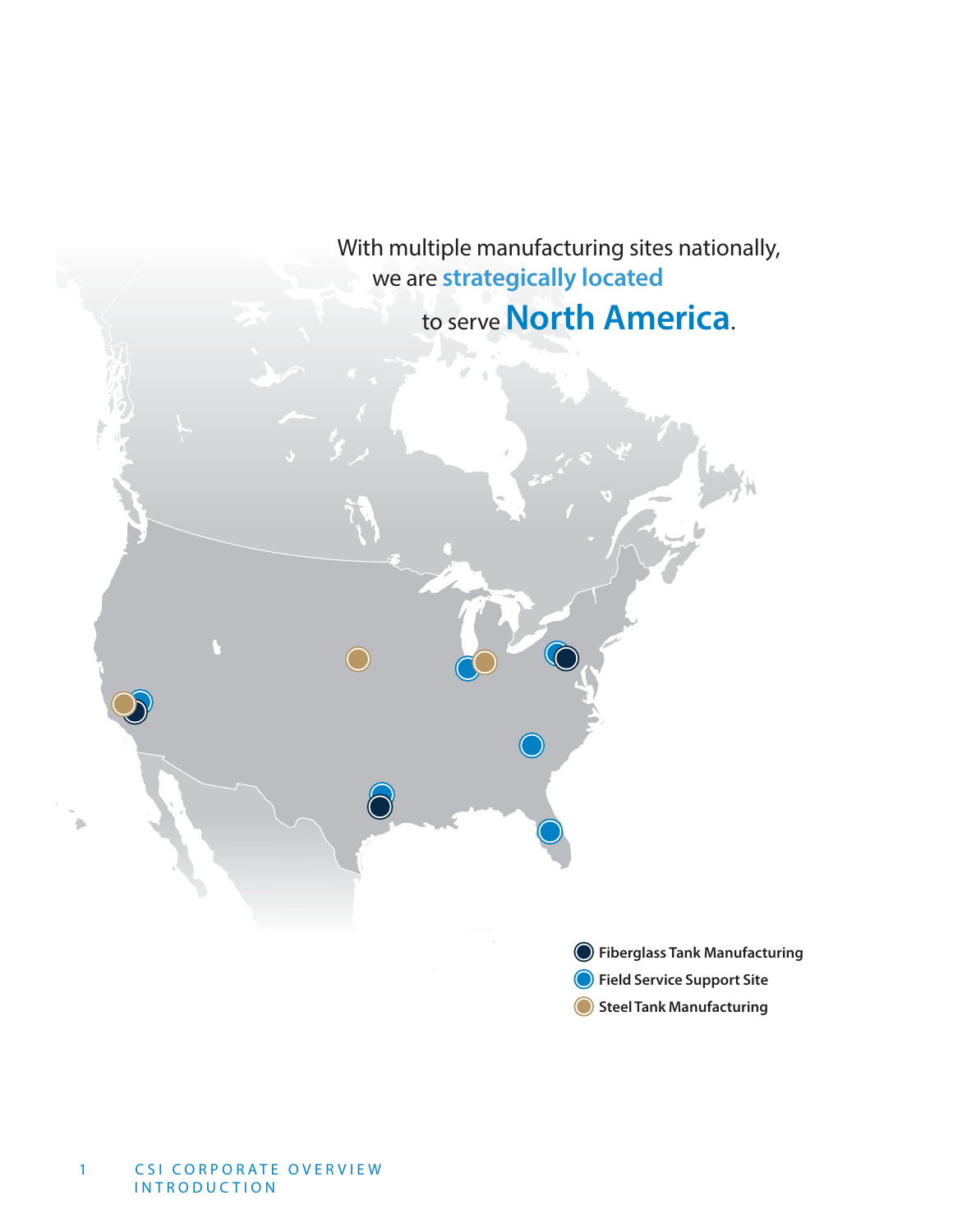Containment Solutions, formerly the special products division of Owens Corning, pioneered a technology in 1965 to manufacture the first fiberglass petroleum storage tank. Originally our tanks were designed for the safe storage of petroleum and other combustible materials. In fact, our design work resulted in the UL 1316 standard which governs fiberglass tank manufacturing for petroleum tanks.

50 years and 300,000 tank installations later, we continue to improve upon those processes utilizing today's automation to develop new applications and products.

Containment Solutions was built on the success of fiberglass petroleum storage tanks. However, we have expanded our product line to include the handling of lubrication oils, water, wastewater and alternative biofuels such as ethanol and biodiesel.

Fluid storage today is more challenging and necessary than at any other time in history. Whatever your needs may be, our staff will work with you to determine the best possible solution.



#### CSI Manufacturing Plant - Bakersfield, CA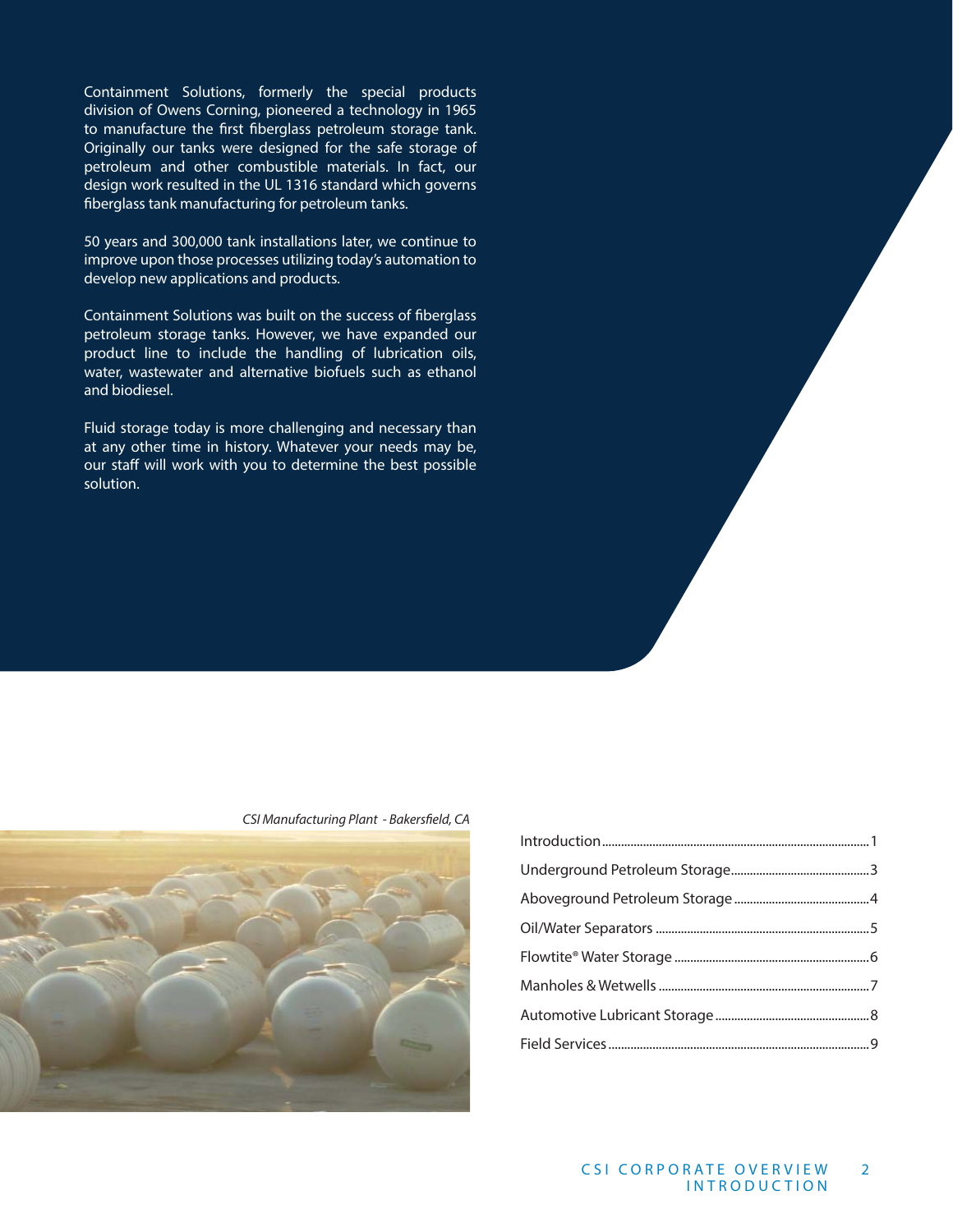### **FIBERGLASS PETROLEUM STORAGE TANKS**

Fiberglass UST's are manufactured of resin, glass and a specially-treated silica that when combined create a strong, durable tank laminate compatible with a wide variety of petroleum products. Our tanks meet both UL and ULC standards and are available in double-wall and triple-wall models. Standard capacities range from 600 to 50,000 gallons.

CSI protects your long term investment with our industry leading 30-year structural and corrosion warranty.

Available Options:

*HvdroGua* 

We offer a complete line of accessories to complement your underground tank system.

**Bulkheads** - utilizing single and double-wall bulkheads, CSI offers a complete line of multi compartment tanks.

**Watertight Tank Sumps** - available in both single and double-wall designs to contain critical appurtenances at the turbine and fill end of the tank. CSI Tank Sumps are water tested to 1 foot of head pressure.

**Deadman Anchor Systems** - deadmen, turnbuckles, and hold down straps are designed for each tank size to offset buoyancy.

vdroGu

## **HYDROGUARD® SYSTEM**

**CONTAINMENT SOLUTIONS** 1-877-CSI-TANK

The HydroGuard® System features hydrostatically monitored double-wall tanks and tank sumps designed to meet the most stringent leak detection requirements. The system provides 360° secondary containment of the tank and critical piping components.

Hydrostatic monitoring fluid exerts liquid head pressure in the annular space of the tank and tank sump walls providing an amazingly sensitive and reliable means of continuously monitoring for leaks 24 hours a day, 7 days a week.

In short, the HydroGuard System is simply the most dependable underground fuel storage solution available.

### **DIESEL EXHAUST FLUID (DEF) TANKS**

Independently verified, CSI DEF tanks meet the quality and storage requirements in the ISO standard and the PEI Recommended Practice for storing Urea DEF. DEF storage tanks are available in both singe and double-wall designs.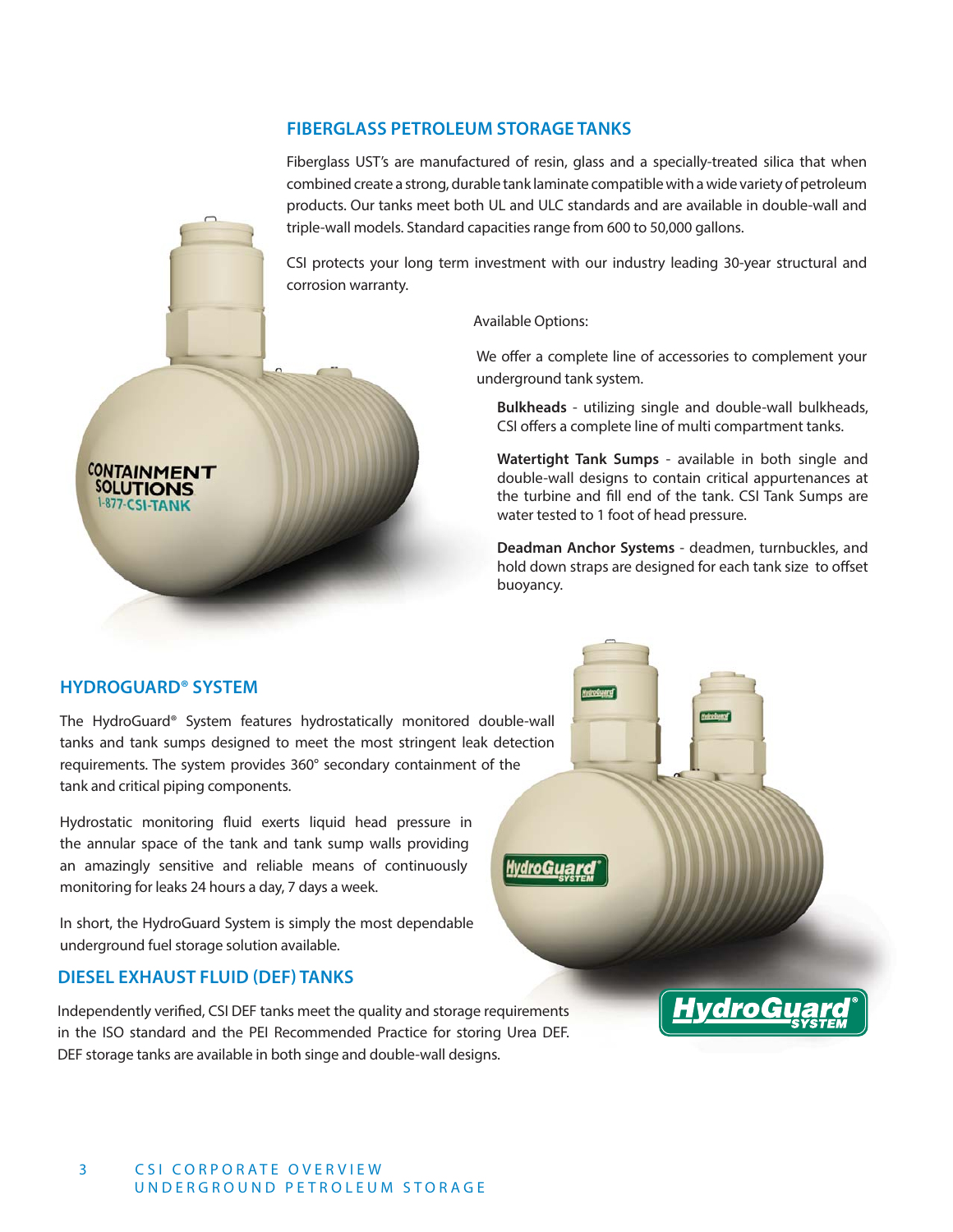### **FUELMASTER®**

The Fuelmaster® System was developed in cooperation with the petroleum industry to assure fire officials and end users that the tank and each component are UL listed for their intended application and the system is tested prior to shipment.

The Fuelmaster base tank is constructed and listed in accordance with UL standard 2085 for Protected, Insulated Secondary Containment for flammable and combustible liquids.

Fuelmaster is a complete AGT system that is easy to specify and easy to install.

Available Options:

- Inventory Management System
- Compartment Tanks
- FIBERVAULT<sup>®</sup> Exterior Coatings
- Phase I & II Vapor Recovery Packages
- Start-Up Inspection Service
- Annual Maintenance & Service Program



## **HOOVER VAULT™ TANK**

Hoover Vault™ Tanks are primarily used for motor fuel dispensing and standby generator applications. All vault products carry the UL 2085, 2-hour fire-rating label and are manufactured as UL 142 double-wall steel tanks, with integral supports. A lightweight cementious material is applied in the interstitial space that provides the thermal protection and leak detection capabilities required by fire codes.

Hoover Vault Tanks are available in capacities from 250 to 20,000 gallons. CSI also offers a variety of standard tank accessories including vents, gauges and dispensing packages.

 $\mathbf{a}$ 

omaal

### **GEN CUBE®**

Gen Cube® tanks from Containment Solutions provide a safe and cost effective solution for the storage of diesel and fuel oils for use in emergency generators and boilers. Gen Cube UL 142 double-wall tanks are designed for easy and convenient installation indoors or outdoors in capacities ranging from 60 to 20,000 gallons.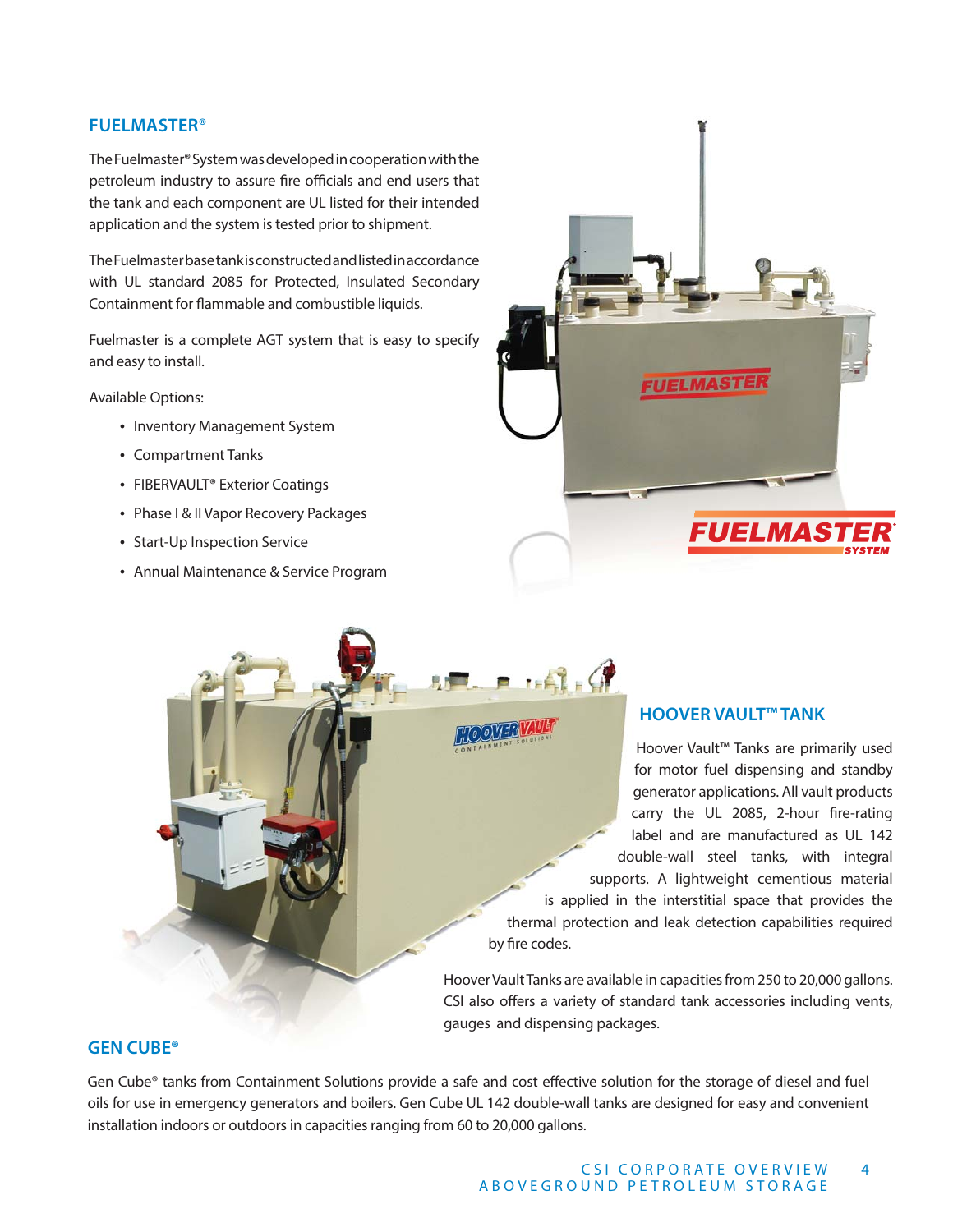## **ABOVEGROUND OIL/WATER SEPARATORS**

Aboveground oil/water separators combine a patented steel tank design with state-of-the-art enhanced coalescer technology to provide an efficient design with proven performance.

These tanks are commonly used for machine or vehicle washdown.





Underground oil/water separators incorporate UL listed Undergroun fiberglass tanks with enhanced coalescers designed to meet storm water and oily water discharge requirements. Separators are available in single or double-wall designs and are manufactured and tested in accordance with UL standards.

## **UNDERGROUND INTERCEPTORS**

CSI interceptors are designed to reduce sand, settleable materials, and free oil and grease from storm water flows, hydrocarbon spills and drain discharges from facilities requiring treatment prior to sewer discharge. CSI interceptors can be used as stand alone units or as the initial stage of a more efficient treatment system utilizing CSI Oil/Water Separators.

Interceptors come in single, double and triple basin models.



32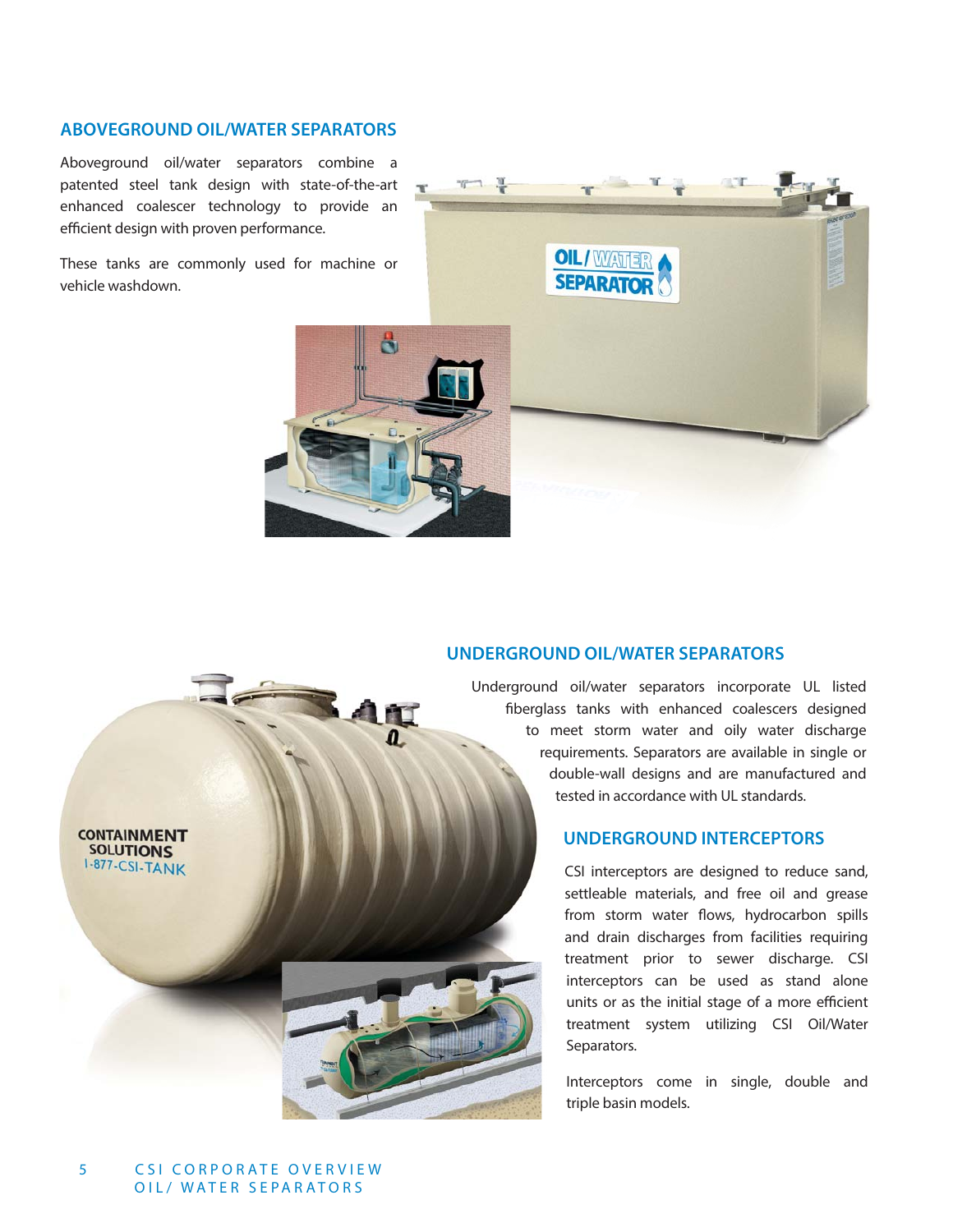## **FLOWTITE® WATER STORAGE TANKS**

Made of non-corrosive fiberglass, Flowtite® tanks from CSI are lightweight and watertight making them the perfect vessel for any water application. Flowtite tanks are designed to meet AWWA 120, NFPA 22, NSF 61 and IAPMO standards for water and wastewater storage tanks.

> Flowtite tanks are specified in both residential and commercial projects. The tanks can also be combined with filtering components to separate oil and other contaminants so the water collected can be reused for landscaping and other applications.

Our water storage tanks are an increasingly popular choice for green building applications and can contribute toward certification in nationally recognized programs such as LEED®.

# **COMMON APPLICATIONS ARE:**

- Rainwater Harvesting
- Stormwater Collection
- Fire Protection
- •Onsite Septic Containment
- Potable Water Storage
- Grease Interceptors
- Graywater Reuse
- Condensate Recovery
- Cooling Tower Water



CSI is committed to providing environmentally conscious designs and products. As a member of the U.S. Green Building Council we promote proper fluid management and sustainable site development. Flowtite storage tanks contribute to satisfying multiple credits of the LEED® Green Building Rating System (a national program from the USGBC).



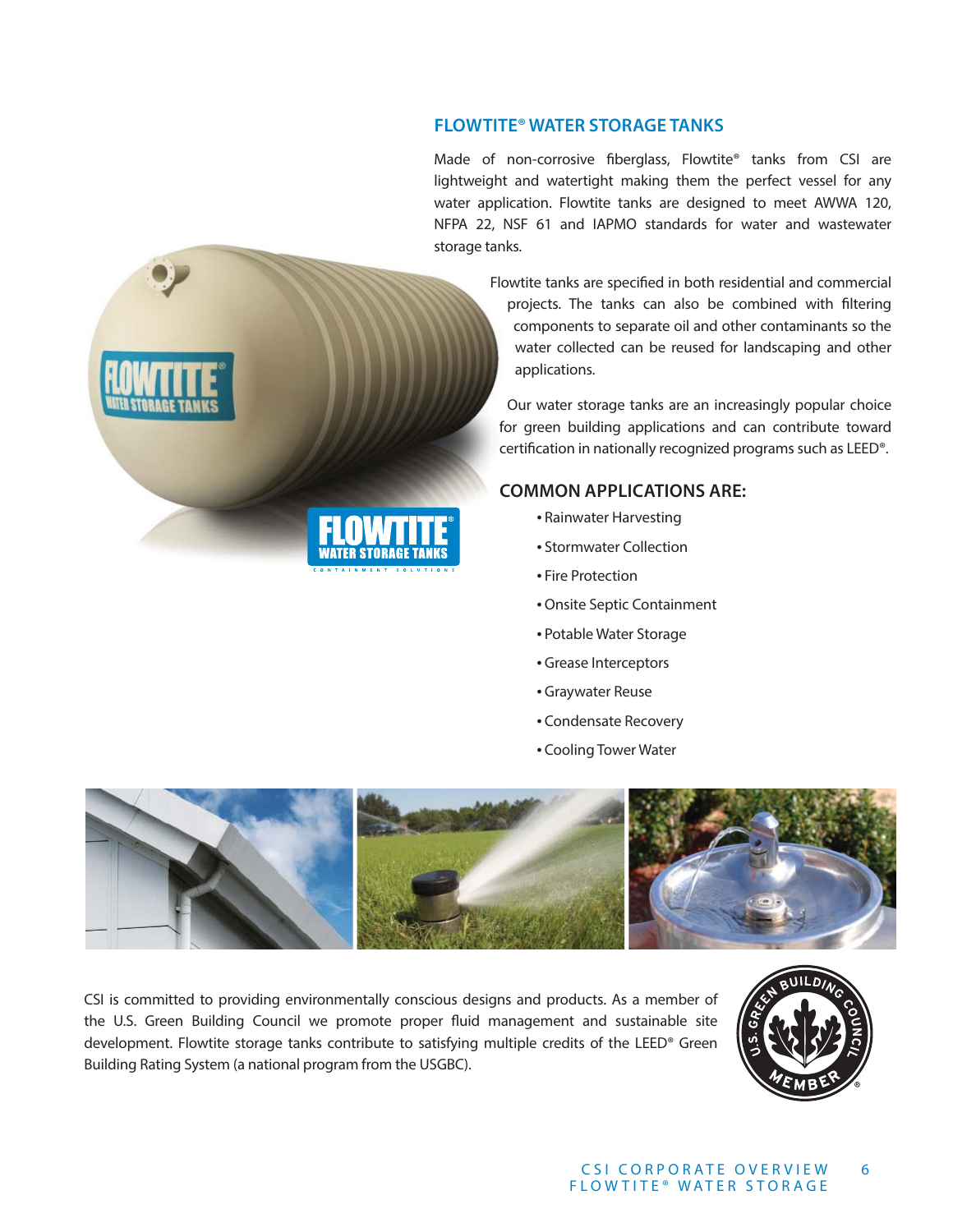

## **FIBERGLASS MANHOLES**

Lightweight and structurally sound to withstand HS-20 axle loads, fiberglass monolithic manholes resist the effects of hydrogen sulfide gas and minimize the amount of infiltration and exfiltration through the treatment system. Our manholes offer an economical and effective solution to your wastewater system needs.

CSI Manholes and Wetwells come with a 20-year structural and corrosion warranty.



## **FIBERGLASS WETWELLS**

Fiberglass wetwells eliminate infiltration and exfiltration at this critical station in a sanitary sewer line. The monolithic construction of the wetwell has no sidewall joints, sections or seams to let ground water in or waste out. And because they are highly resistant to corrosion, you are assured that wetwells will provide long lasting performance.



## **FIBERGLASS REHABILITATION MANHOLES FIBERGLASS REHABILITATION**

Rehabilitation Manholes can be installed within existing brick or precast manholes to provide a long-term and cost-effective solution to manhole rehab. The Rehabilitation Manhole resists the attack of hydrogen sulfide while withstanding HS-20 traffic loads. They meet or exceed the requirements of ASTM D-3753 Glass Fiber-Reinforced Polyester Manholes.

Rehabilitation wetwells are also available.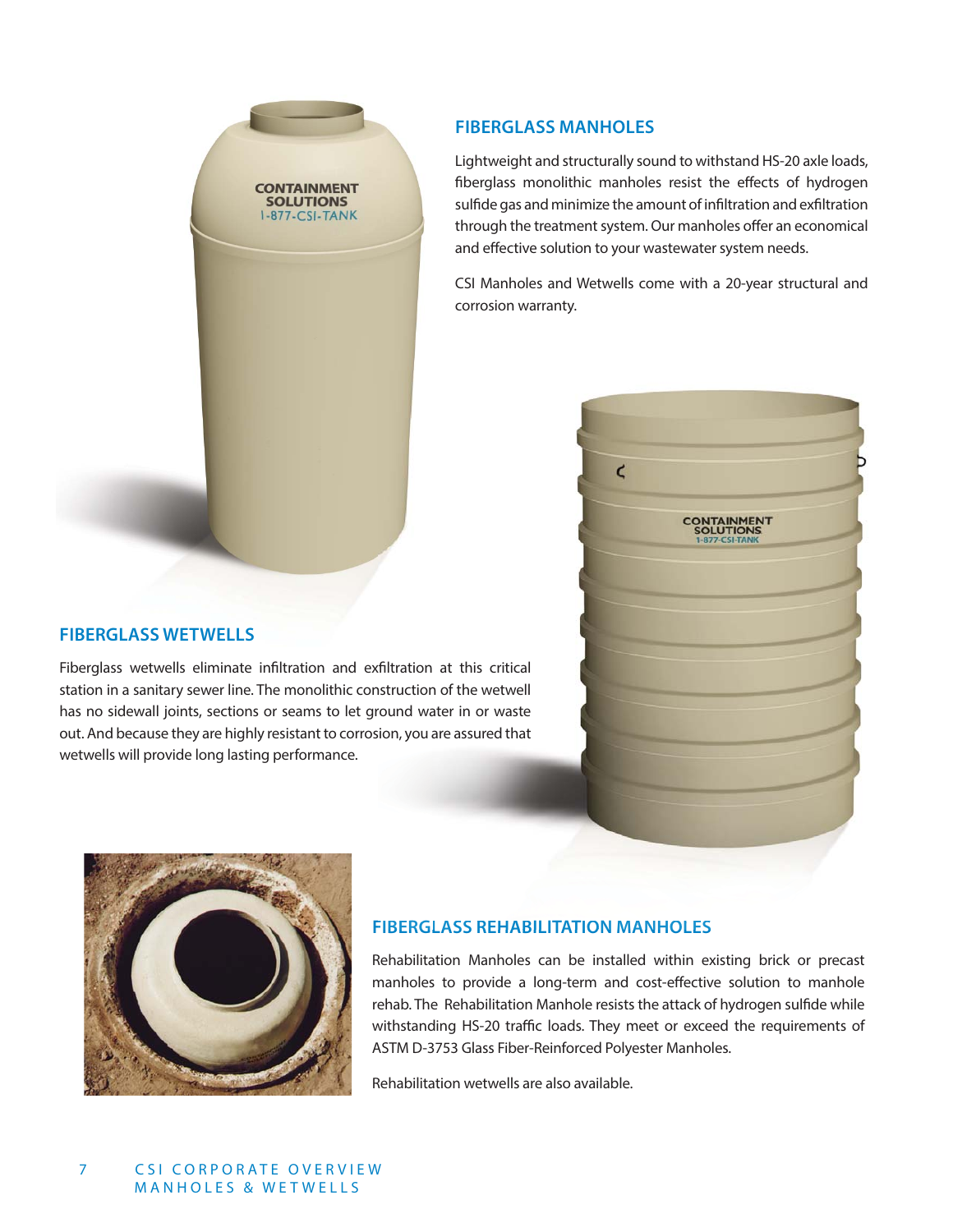

## **LUBE CUBE® STORAGE TANKS**

UL-142 listed Lube Cube® storage tanks are the best solution for the storage of new and used lubrication oils. Lube Cubes are available in single or double-wall designs with standard sizes ranging from 60 to 20,000 gallons.

# **SAFE WASTE™ & WASTE EVAC® STORAGE SYSTEMS**

Store used oil safely, indoors and out, in this versatile double containment storage Store used oil safely, indoors and out, in this versatile double containment storage<br>system. Safe Waste™ Storage Systems feature a UL listed storage tank and diaphram suction pump and includes features like automatic overflow protection and an audible overspill prevention alarm. Safe Waste Storage Systems are designed to be fully operational with minimal installation cost. **EVAC® STORAGE SYSTEMS**<br>nd out, in this versatile double containment sto<br>ystems feature a UL listed storage tank and diap<br>eatures like automatic overflow protection ar<br>arm. Safe Waste Storage Systems are designed doub





### **CATWALK AND UNDER CATWALK TANKS**

Designed to optimize the space in lube pit areas. Catwalk and Under Catwalk tanks are UL-142 listed and are available in single and double-wall construction. Custom building is available to fit specific space requirements.

## **BENCH TOP LOW-PROFILE TANKS**

This multipurpose lubrication and used oil tank is designed for use in areas where maximum use of storage and work space is needed. UL listed Bench Top Low-Profile Tanks feature single and double-wall construction and a heavy duty work surface.

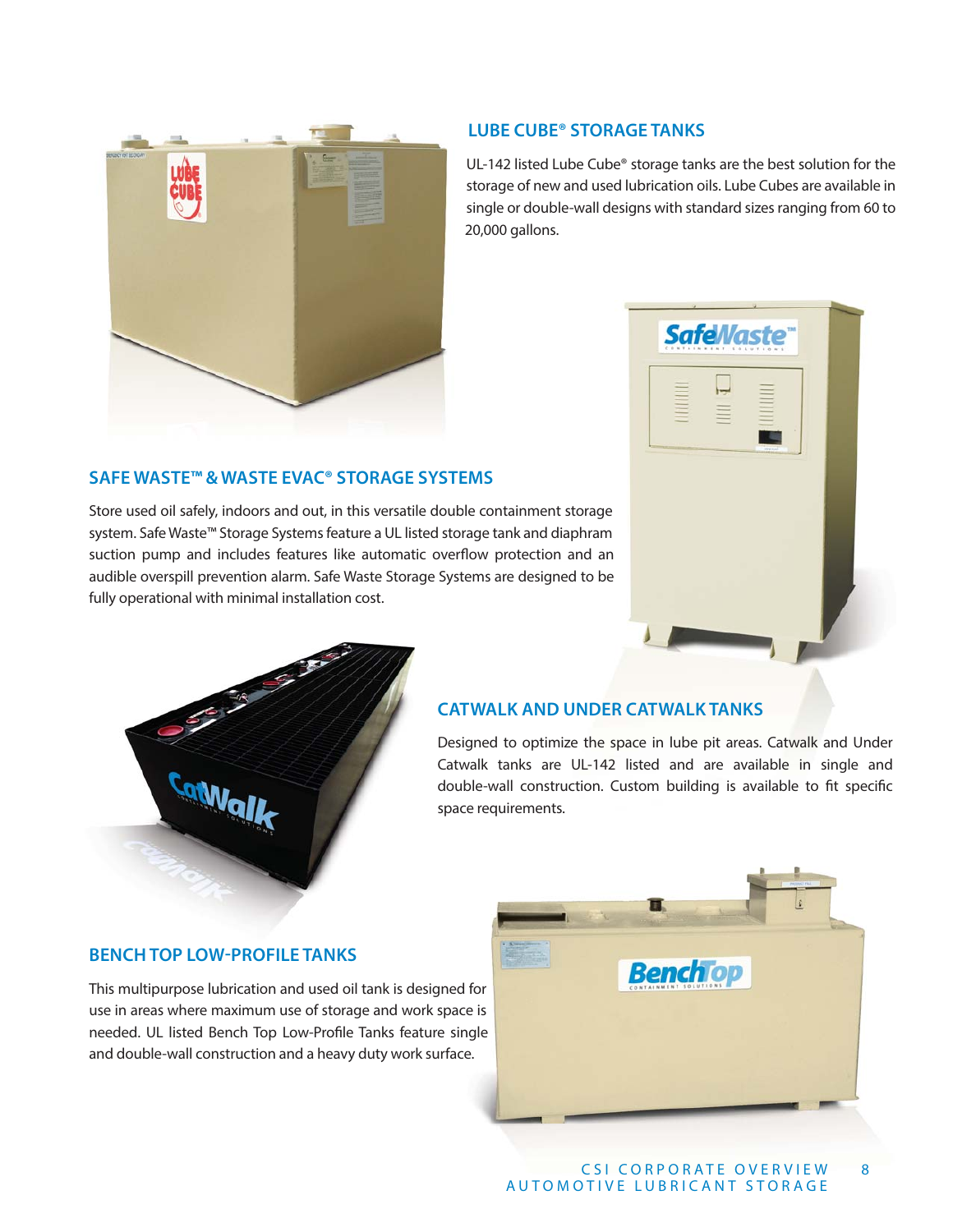

## **FIELD SERVICES**

Our nationwide network of technicians have the latest certifications in OSHA confined space entry and HAZMAT training. All field service projects are supervised and completed by CSI technicians who are experts in fiberglass tank manufacturing.

Additional Services Include:

- Single and Double-Wall Collar Upgrades
- Single and Double-Wall Tank Sump Upgrades
- Single Compartment to Multiple Compartment **Tank Modifications**
- Tank Recertification
- OWS Maintenance

### **COMPARTMENT TANK UPGRADE**

Containment Solutions Services offers an in situ Compartment Tank upgrade for existing underground tanks. Our highly trained staff will enter the buried tank and fabricate a bulkhead separating one compartment into two, or three, or more. Modifying existing tanks can expand the available product offering for a fraction of the cost of tank replacement.



An on-site retrofit system which allows you to convert any CSI, or Owens Corning, single-wall tank into a UL listed double-wall tank. The ReTank system carries a 30-year structural and corrosion warranty.





# **BTU® (BIOFUEL TANK UPGRADE)**

Containment Solutions' Biofuel Tank Upgrade (BTU®) is a cost-effective solution to upgrade your existing single-wall fiberglass tank. BTU is a tank enhancement, it is not a spray-on liner.

Ethanol blends up to and including E100, and biodiesel blends up to B100 are all compatible with the BTU upgrade from CSI.

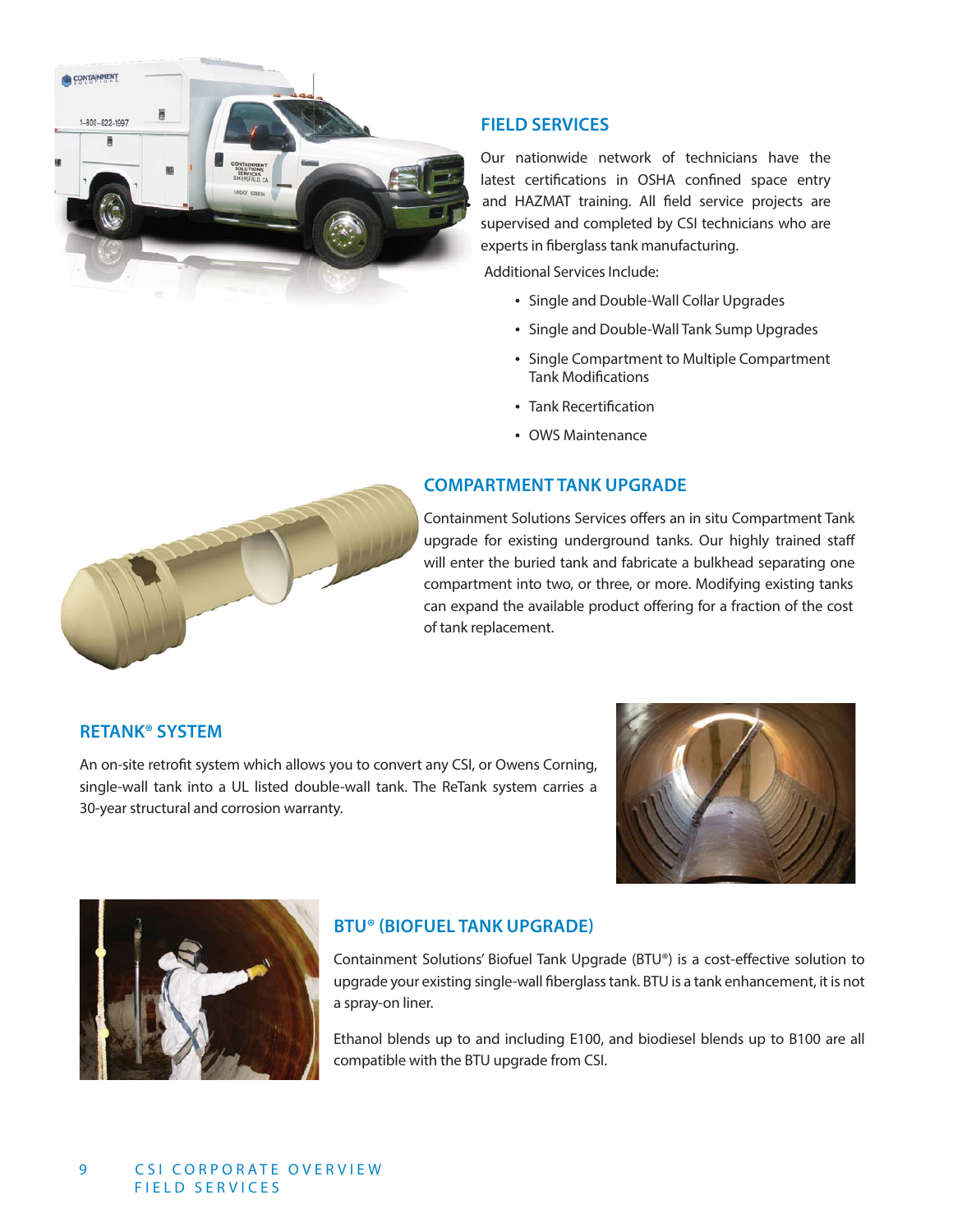### **UNDERGROUND PETROLEUM STORAGE TANKS**

Fiberglass Fuel Storage Tanks Compartment Tanks HydroGuard® System

### **ABOVEGROUND PETROLEUM STORAGE TANKS**

Fuelmaster® System Hoover Vault™ Tank Gen Cube® Storage Tanks

#### **OIL/WATER SEPARATORS & INTERCEPTORS**

Aboveground Steel Oil/Water Separators Underground Fiberglass Oil/Water Separators Underground Fiberglass Interceptors

### **FLOWTITE® WATER STORAGE TANKS**

Rainwater Harvesting Tanks Stormwater Collection Tanks Fire Protection Tanks Onsite Septic Tanks Potable Water Tanks Grease Interceptors

### **FIBERGLASS MANHOLES & WETWELLS**

Fiberglass Manholes Fiberglass Wetwells Fiberglass Rehabilitation Manholes & Wetwells

### **AUTOMOTIVE LUBRICANT STORAGE TANKS**

Lube Cube® Storage Tanks Bench Top Low-Profile Tanks Safe Waste™ Storage System Waste Evac® Storage System Catwalk and Under Catwalk Tanks Kombo Tank

### **FIELD SERVICES**

ReTank® System BTU® - Biofuel Tank Upgrade Compartment Tank Upgrade **Tank Modifications** Warranty Extension Services OWS Maintenance